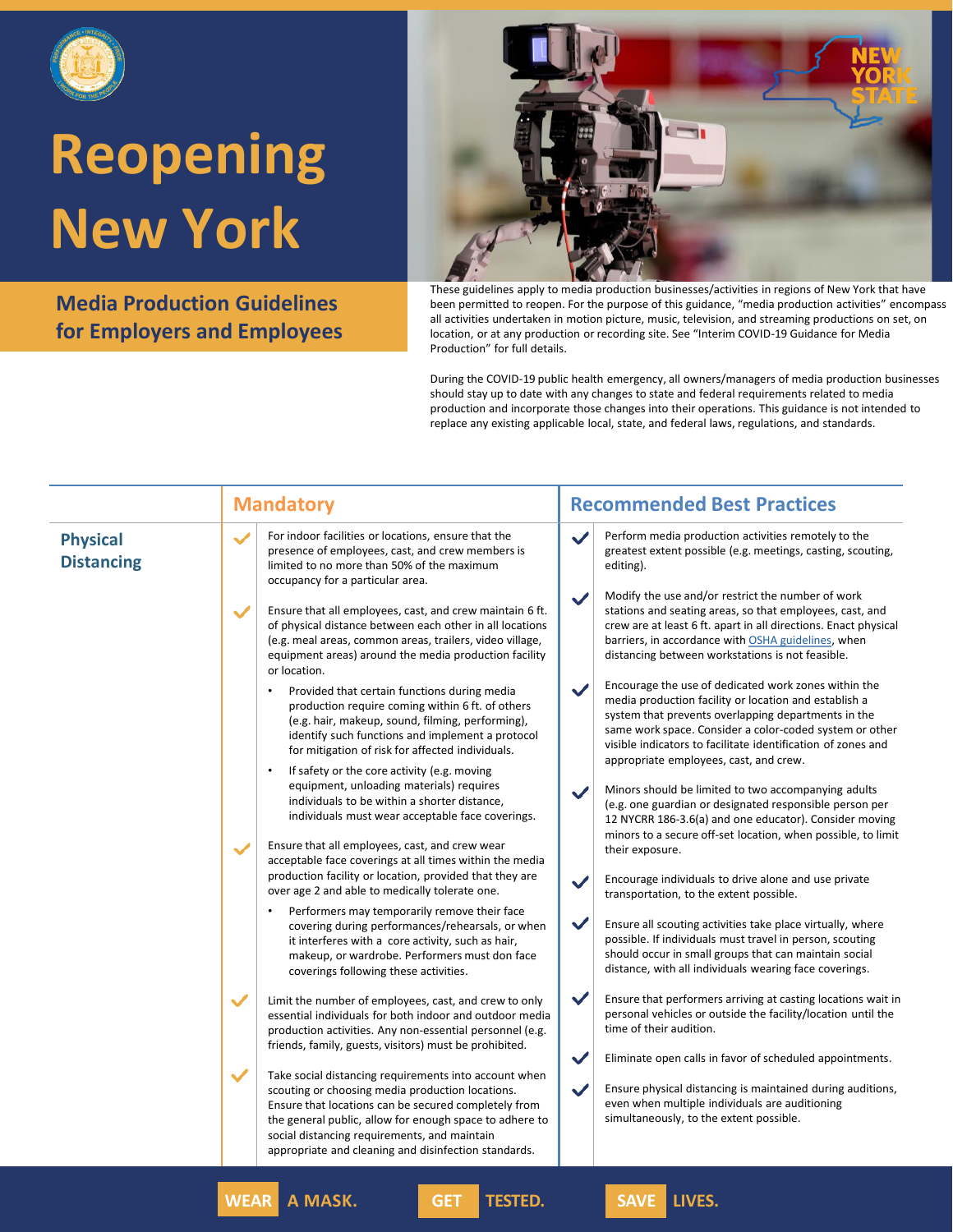

**Media Production Guidelines for Employers and Employees**



These guidelines apply to media production businesses/activities in regions of New York that have been permitted to reopen. For the purpose of this guidance, "media production activities" encompass all activities undertaken in motion picture, music, television, and streaming productions on set, on location, or at any production or recording site. See "Interim COVID-19 Guidance for Media Production" for full details.

|                                       | <b>Mandatory</b>                                                                                                                                                                                                                                                                                                       | <b>Recommended Best Practices</b>                                                                                                                                                                                                                                                                                                                                                                                                                                                                                                                                                                                                                                                                                                                                       |
|---------------------------------------|------------------------------------------------------------------------------------------------------------------------------------------------------------------------------------------------------------------------------------------------------------------------------------------------------------------------|-------------------------------------------------------------------------------------------------------------------------------------------------------------------------------------------------------------------------------------------------------------------------------------------------------------------------------------------------------------------------------------------------------------------------------------------------------------------------------------------------------------------------------------------------------------------------------------------------------------------------------------------------------------------------------------------------------------------------------------------------------------------------|
| <b>Physical</b><br><b>Distancing</b>  | $\checkmark$<br>Ensure there is sufficient security to limit access to only<br>essential individuals and to disperse anyone who<br>gathers outside.                                                                                                                                                                    | $\checkmark$<br>Consider taking measures to reduce close or proximate<br>contact between performers, such as amending scripts or<br>using digital effects where possible.                                                                                                                                                                                                                                                                                                                                                                                                                                                                                                                                                                                               |
|                                       | Reserve adequate space for employees, cast, and crew<br>$\checkmark$<br>to observe a distancing while eating meals.                                                                                                                                                                                                    | Assign maintenance staff into fixed pairs/small groups to<br>$\checkmark$<br>limit the number of close or proximate contacts where<br>possible.                                                                                                                                                                                                                                                                                                                                                                                                                                                                                                                                                                                                                         |
|                                       | $\checkmark$<br>If more than one individual rides in a vehicle, ensure<br>that all occupants wear face coverings.                                                                                                                                                                                                      | $\checkmark$<br>Post distance markers using tape or signs that denote 6 ft.<br>of spacing in commonly used areas and any areas in which                                                                                                                                                                                                                                                                                                                                                                                                                                                                                                                                                                                                                                 |
|                                       | $\checkmark$<br>Establish designated areas for pick-ups and deliveries,<br>limiting contact to the extent possible.                                                                                                                                                                                                    | lines are commonly formed or people may congregate<br>(e.g. health screening stations, meal areas, costume<br>trailers).                                                                                                                                                                                                                                                                                                                                                                                                                                                                                                                                                                                                                                                |
| <b>Workplace Activity</b>             | Operate in accordance with industry-specific DOH<br>$\checkmark$<br>guidelines where appropriate.                                                                                                                                                                                                                      | Limit the number to extras on set to the extent possible.<br>$\checkmark$                                                                                                                                                                                                                                                                                                                                                                                                                                                                                                                                                                                                                                                                                               |
|                                       | $\checkmark$<br>Prohibit live audiences unless they consist only of paid<br>employees, cast, and crew. Employees, cast, and crew<br>may make up a live audience of no more than 100<br>individuals or 25% of the audience capacity, whichever<br>is lower, and maintain 6 ft. of social distance in all<br>directions. | Have cast, including any extras, arrive at the media<br>$\checkmark$<br>production facility or location "camera ready," to the<br>extent possible (e.g. having completed hair, makeup, and<br>wardrobe off site or through remote instruction).<br>Ensure that employees, cast, and crew are given adequate<br>$\checkmark$<br>time throughout the day to periodically clean and<br>disinfect their gear/equipment (e.g. cameras, props) if<br>multiple people use or handle such equipment.<br>Digitize all paper documents to the extent possible (e.g.<br>$\checkmark$<br>contracts, tech scout packets, scripts, music sheets, sign-<br>in/out, crew lists, call sheets). If digitizing is not feasible,<br>printed materials should be assigned for individual use |
|                                       |                                                                                                                                                                                                                                                                                                                        | and not shared.<br>Designate an egress(es) for employees, cast, and crew<br>leaving their shifts and a separate ingress(es) for those<br>starting their shifts.                                                                                                                                                                                                                                                                                                                                                                                                                                                                                                                                                                                                         |
| <b>Protective</b><br><b>Equipment</b> | Ensure that all employees, cast, and crew wear face<br>$\checkmark$<br>coverings at all times within the media production<br>facility or location, provided the individual is over the<br>age of 2 and medically able to tolerate one.                                                                                 |                                                                                                                                                                                                                                                                                                                                                                                                                                                                                                                                                                                                                                                                                                                                                                         |
|                                       | <b>WEAR</b> A MASK.<br><b>TESTED.</b><br><b>GET</b>                                                                                                                                                                                                                                                                    | SAVE LIVES.                                                                                                                                                                                                                                                                                                                                                                                                                                                                                                                                                                                                                                                                                                                                                             |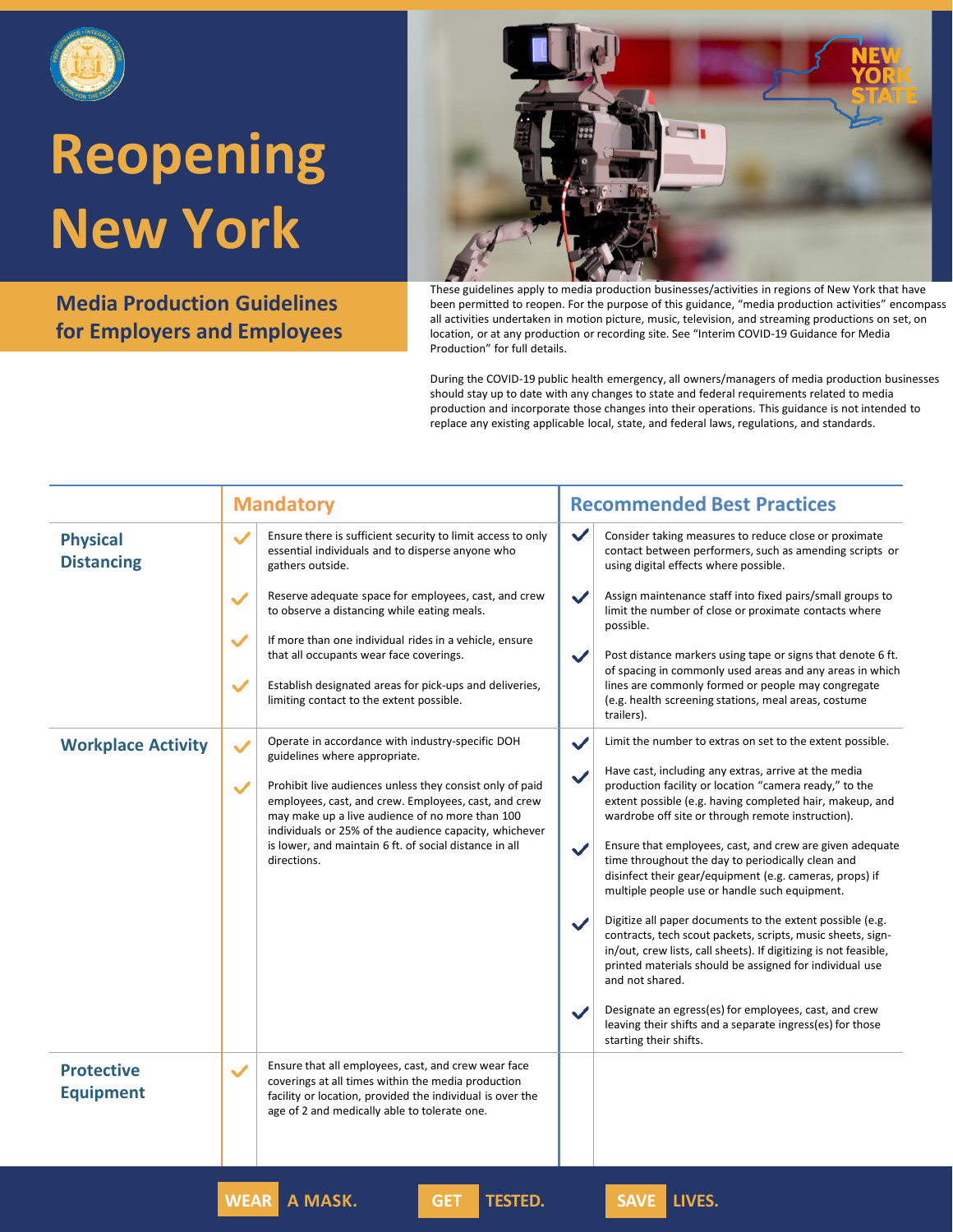

**Media Production Guidelines for Employers and Employees**



These guidelines apply to media production businesses/activities in regions of New York that have been permitted to reopen. For the purpose of this guidance, "media production activities" encompass all activities undertaken in motion picture, music, television, and streaming productions on set, on location, or at any production or recording site. See "Interim COVID-19 Guidance for Media Production" for full details.

|                                                   | <b>Mandatory</b>                                                                                                                                                                                                                                                                                                                                                                                                             | <b>Recommended Best Practices</b>                                                                                                                                                                                                                                               |
|---------------------------------------------------|------------------------------------------------------------------------------------------------------------------------------------------------------------------------------------------------------------------------------------------------------------------------------------------------------------------------------------------------------------------------------------------------------------------------------|---------------------------------------------------------------------------------------------------------------------------------------------------------------------------------------------------------------------------------------------------------------------------------|
| <b>Protective</b><br><b>Equipment</b><br>(cont'd) | Performers may temporarily remove their face<br>covering during performances or rehearsals or<br>when it interferes with a core activity such as hair,<br>makeup, or wardrobe. Performers must don face<br>coverings as soon as practicable following the<br>above activities.                                                                                                                                               |                                                                                                                                                                                                                                                                                 |
|                                                   | Ensure that all employees, cast, and crew in close<br>$\bullet$<br>proximity to performers without face coverings (e.g.<br>hair stylists, make-up artists, costume designers,<br>sound technicians, studio teachers, stunt<br>coordinators, special effects technicians) wear both<br>an acceptable face covering and eye protection,<br>such as a face shield or goggles, during the activity<br>requiring close proximity. |                                                                                                                                                                                                                                                                                 |
|                                                   | Provide employees, cast, and crew with an acceptable<br>$\checkmark$<br>face covering at no-cost to the employee, cast, or crew<br>member.                                                                                                                                                                                                                                                                                   |                                                                                                                                                                                                                                                                                 |
|                                                   | $\checkmark$<br>Acceptable face coverings include but are not limited to<br>cloth-based face coverings and disposable masks that<br>cover both the mouth and nose.                                                                                                                                                                                                                                                           |                                                                                                                                                                                                                                                                                 |
|                                                   | Face coverings must be cleaned or replaced after use or<br>$\checkmark$<br>when damaged or soiled, may not be shared, and<br>should be properly stored or discarded.                                                                                                                                                                                                                                                         |                                                                                                                                                                                                                                                                                 |
|                                                   | ✓<br>Train employees, cast, and crew on how to adequately<br>don, doff, clean (as applicable), and discard PPE,<br>including but not limited to face coverings.                                                                                                                                                                                                                                                              |                                                                                                                                                                                                                                                                                 |
| Hygiene, Cleaning,<br>and Disinfection            | Adhere to hygiene, cleaning, and disinfection<br>$\checkmark$<br>requirements from the Centers for Disease Control and<br><b>Prevention (CDC) and Department of Health (DOH) and</b><br>maintain logs on site that document date, time, and<br>scope of cleaning and disinfection.                                                                                                                                           | Consider providing individual devices for communication<br>$\checkmark$<br>(e.g. walkie-talkie, radios, microphones) to limit use of<br>shared devices. Any such equipment should be<br>appropriately cleaned and disinfected before being issued<br>and before being returned. |
|                                                   | <b>WEAR</b><br><b>TESTED.</b><br>A MASK.<br><b>GET</b>                                                                                                                                                                                                                                                                                                                                                                       | LIVES.<br>SAVE                                                                                                                                                                                                                                                                  |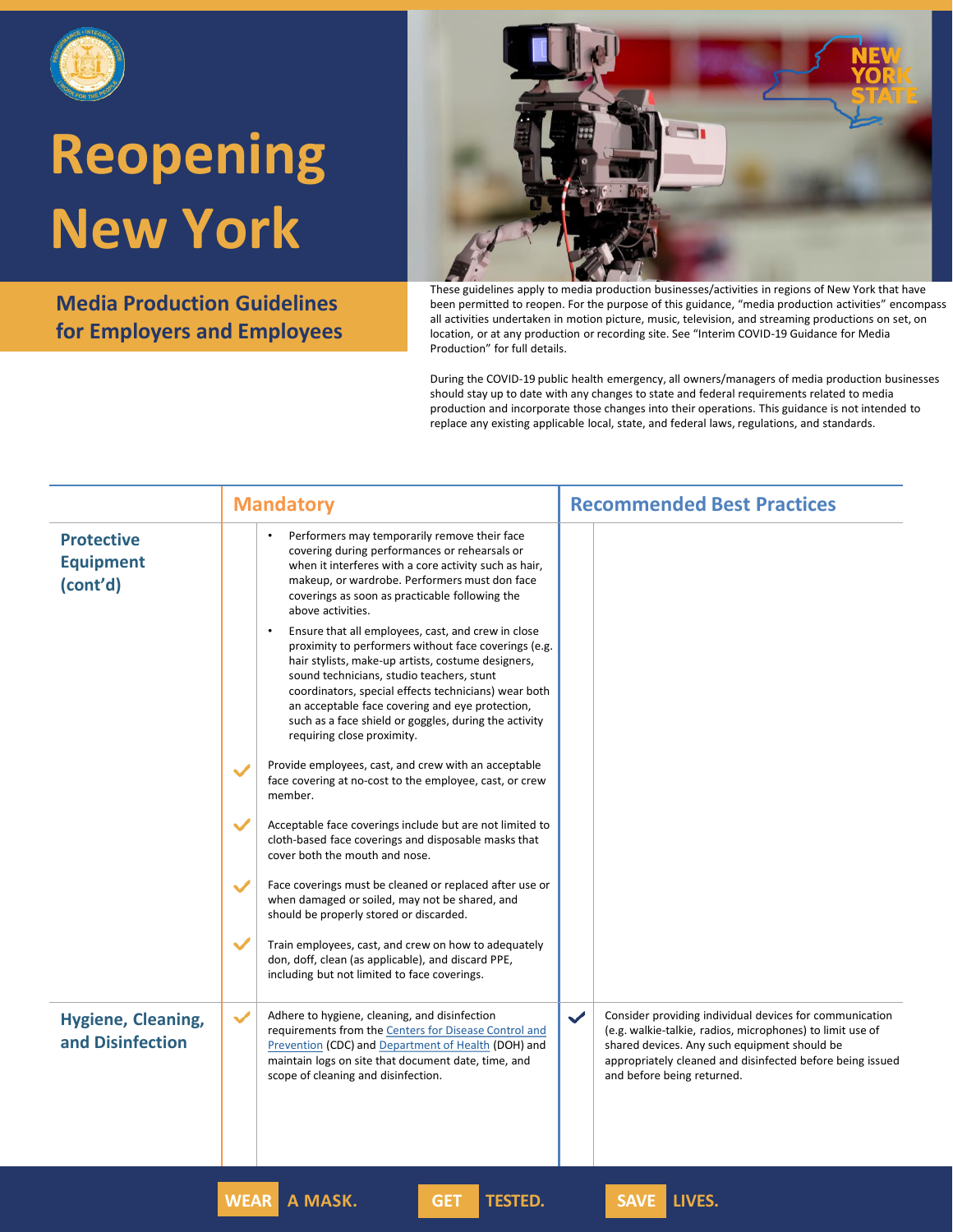

**Media Production Guidelines for Employers and Employees**



These guidelines apply to media production businesses/activities in regions of New York that have been permitted to reopen. For the purpose of this guidance, "media production activities" encompass all activities undertaken in motion picture, music, television, and streaming productions on set, on location, or at any production or recording site. See "Interim COVID-19 Guidance for Media Production" for full details.

|                                                           | <b>Mandatory</b>                                                                                                                                                                                                                                                                                                                                                                                                                                                                                                                                                                                                                                                                                                                                                                                                                                                                                                                                                                                                                                                                                                                                                                                                                                                                                                                                                                                                                                                                                                                                                                                                                                                                                                                                                                                                                          | <b>Recommended Best Practices</b>                                                                                                                                                                                                                                                                                                                                                                          |
|-----------------------------------------------------------|-------------------------------------------------------------------------------------------------------------------------------------------------------------------------------------------------------------------------------------------------------------------------------------------------------------------------------------------------------------------------------------------------------------------------------------------------------------------------------------------------------------------------------------------------------------------------------------------------------------------------------------------------------------------------------------------------------------------------------------------------------------------------------------------------------------------------------------------------------------------------------------------------------------------------------------------------------------------------------------------------------------------------------------------------------------------------------------------------------------------------------------------------------------------------------------------------------------------------------------------------------------------------------------------------------------------------------------------------------------------------------------------------------------------------------------------------------------------------------------------------------------------------------------------------------------------------------------------------------------------------------------------------------------------------------------------------------------------------------------------------------------------------------------------------------------------------------------------|------------------------------------------------------------------------------------------------------------------------------------------------------------------------------------------------------------------------------------------------------------------------------------------------------------------------------------------------------------------------------------------------------------|
| <b>Hygiene, Cleaning,</b><br>and Disinfection<br>(cont'd) | Provide and maintain hand hygiene stations throughout<br>$\checkmark$<br>the facility or location, including handwashing with<br>soap, running warm water, and paper towels, as well as<br>an alcohol-based hand sanitizer containing 60% or more<br>alcohol for areas where handwashing is not feasible.<br>$\checkmark$<br>Hand sanitizer must be available throughout common<br>areas.<br>Conduct regular cleaning and disinfection of the media<br>$\checkmark$<br>production facility or location including high risk areas<br>and frequently touched surfaces (e.g. studios,<br>production sets, hair and make-up stations, trailers,<br>break areas, eating areas, vehicles).<br>Ensure that all media production equipment and tools<br>$\checkmark$<br>(e.g. cases, cameras, eyepieces, lenses, monitors and<br>touchscreens, dollies) are regularly cleaned and<br>disinfected using registered disinfectants. Refer to<br>Department of Environmental Conservation (DEC)<br>products identified by the Environmental Protection<br>Agency (EPA) as effective against COVID-19.<br>Ensure all props, costumes, and set materials are<br>$\checkmark$<br>cleaned and disinfected between each use and stored in<br>sealed containers between uses.<br>$\checkmark$<br>If cleaning or disinfection products or the act of cleaning<br>and disinfection causes safety hazards or degrades the<br>material or machinery, put in place hand hygiene<br>stations between use and/or supply disposable gloves<br>and/or limitations on the number of individuals using<br>such objects.<br>Prohibit shared food and beverages among employees,<br>$\checkmark$<br>cast, and crew (e.g. self-serve meals and beverages) and<br>reserve adequate space for employees, cast, and crew<br>to observe social distancing while eating meals. | Remove any unnecessary communal fixtures from the<br>$\checkmark$<br>venue, such as newspaper or magazine stands, in favor of<br>individual distribution upon request.<br>Consider providing food and beverages in pre-packaged<br>$\checkmark$<br>containers to limit sharing between individuals. If<br>providing food and beverage, also provide disposable or<br>individually wrapped eating utensils. |
|                                                           | <b>WEAR A MASK.</b><br><b>TESTED.</b><br><b>GET</b>                                                                                                                                                                                                                                                                                                                                                                                                                                                                                                                                                                                                                                                                                                                                                                                                                                                                                                                                                                                                                                                                                                                                                                                                                                                                                                                                                                                                                                                                                                                                                                                                                                                                                                                                                                                       | SAVE LIVES.                                                                                                                                                                                                                                                                                                                                                                                                |